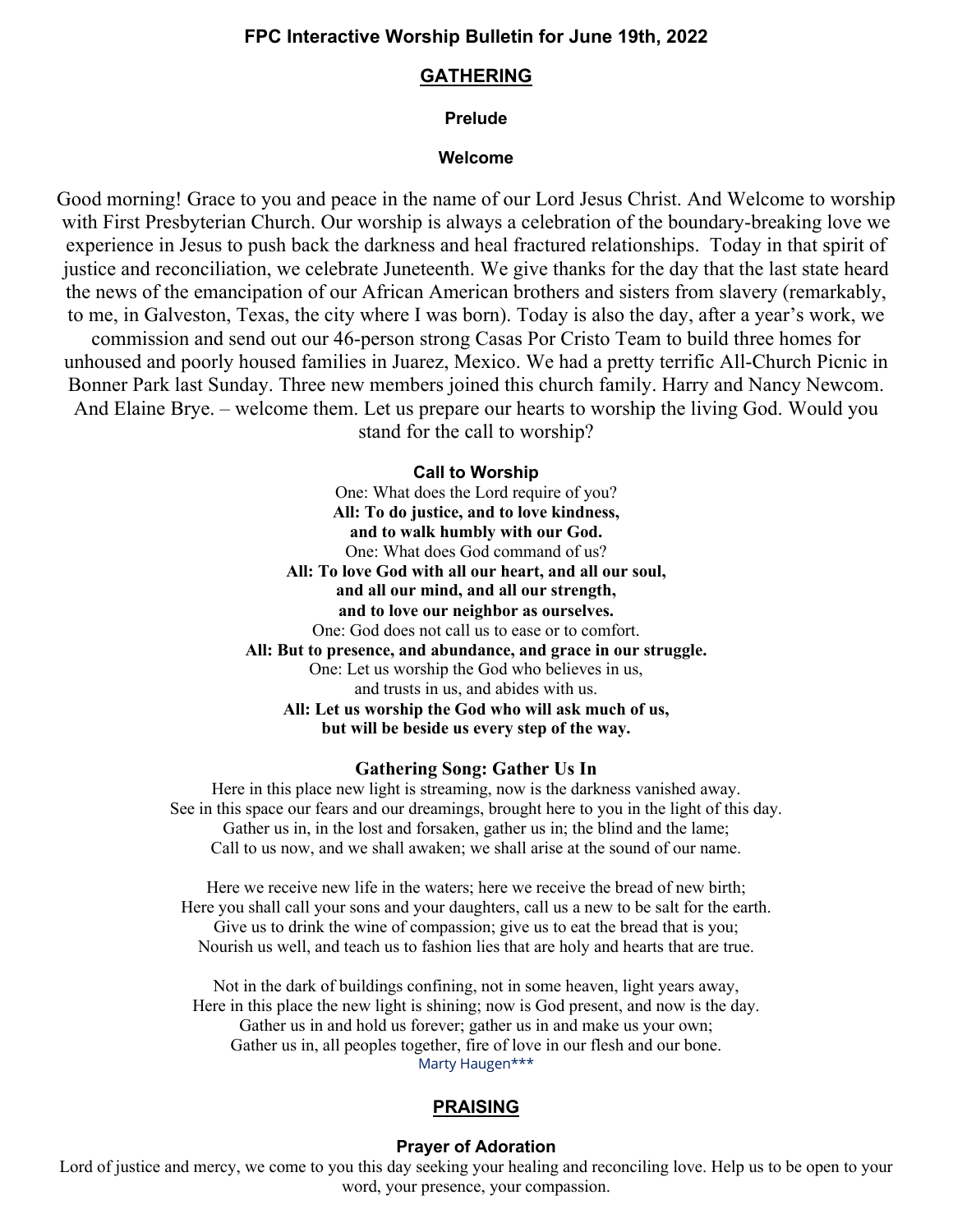Reorient our hearts and our minds so that after we go from worship we may continue your ministry of justice, liberation, and love to and for all people.

In the name of Jesus Christ and through the power of the Holy Spirit, we pray. Amen

### **Across the Lands**

You're the Word of God the Father, from before the world began; Every star and every planet has been fashioned by Your hand. All creation holds together by the power of Your voice: Let the skies declare Your glory, let the land and seas rejoice!

*Refrain: You're the Author of creation! You're the Lord of everyone! And Your cry of love rings out across the lands.*

Yet You left the gaze of angels, came to seek and save the lost, And exchanged the joy of heaven for the anguish of a cross. With a prayer You fed the hungry, with a word You stilled the sea. Yet how silently You suffered that the guilty may go free. *Refrain*

With a shout You rose victorious, wrestling victory from the grave, And ascended into heaven, leading captives in Your wake. Now You stand before the Father interceding for Your own. From each tribe and tongue and nation, You are leading sinners home. *Refrain* Stuart Townend and Keith Getty\*\*

## **BELONGING**

### **Prayer of Confession**

During our time of confession, we consider our hearts and hands, The good we have left undone, the harm we have caused, The ways we have been complicit in tearing the fabric of community. And at the same time, God holds love and grace for us. Trusting in that truth, let us come before God in prayer.

Loving and merciful One, We confess that we fail to love as you love. We push aside those whom we believe are the least in your Kingdom. We fear the "other", and do not hold loving space for those who are different from us. We fail to see Christ in each other.

O Creator God, forgive us when we fear difference, when we minimize diversity, and when we forget that your image is only reflect within us when we live into the uniqueness of our identity.

> Lord, give us the eyes of Jesus to see our neighbors and the strangers we meet, to be moved with compassion into action, to care for one another well.

Form in us a new vision of community in which there are no outsiders: Where all are seen and welcomed into the family.

We pray for the sake of your Kingdom that both is and is not yet, as we sing together, Lord, have mercy.

#### **Song: Lord, Have Mercy**

Lord, have mercy, Lord, have mercy. Lord, have mercy, Lord, have mercy. Holy Spirit, rest upon us, lead us in the way of Your justice. Holy Spirit, rest upon us, teach us how to serve in our weakness.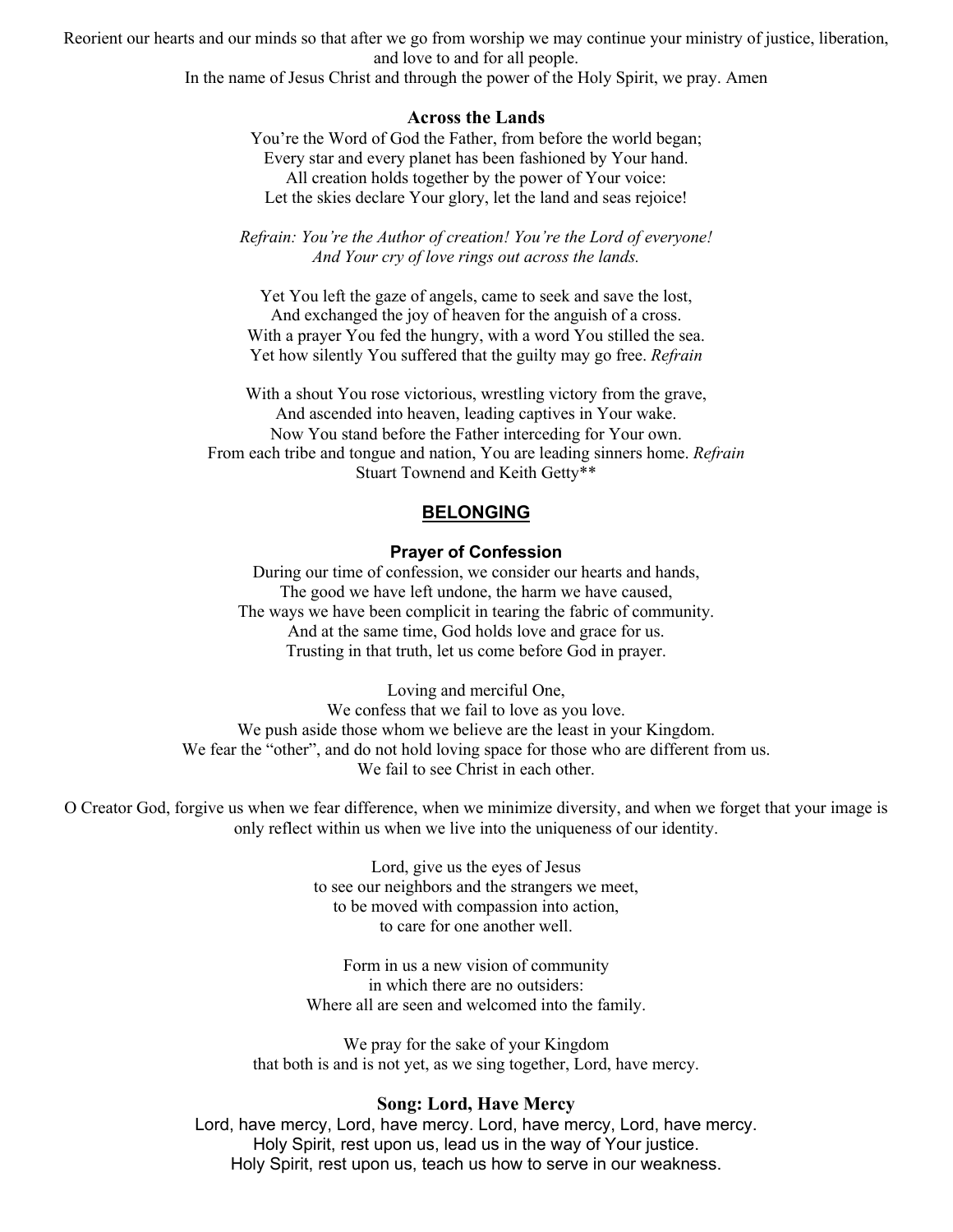**Assurance of Forgiveness** In God's Kingdom, all are loved for who they are, not what they do; In God's Kingdom, all are forgiven for what they do, and don't; In God's Kingdom, all are welcomed and fed by God's grace and hope. One: Forgiven, loved, sent forth— **All: We are not far from God's Kingdom! Thanks be to God. Amen.**

# **FORMING**

# **Sermon: Luke 10:25-37 – Austin Graef**

<sup>25</sup> On one occasion, an expert in the law stood up to put him to the test, saying, "Teacher, what shall I do to inherit eternal life?" <sup>26</sup> He said to him, "What is written in the Law? How do you read it?" <sup>27</sup> And he answered, "You shall love the Lord your God with all your heart and with all your soul and with all your strength and with all your mind, and your neighbor as yourself." <sup>28</sup> And he said to him, "You have answered correctly; do this, and you will live."

<sup>29</sup> But he, desiring to justify himself, said to Jesus, "And who is my neighbor?" <sup>30</sup> Jesus replied, "A man was going down from Jerusalem to Jericho, and he fell among robbers, who stripped him and beat him and departed, leaving him half dead.  $31$  Now by chance a priest was going down that road, and when he saw him he passed by on the other side.  $32$  So likewise a Levite, when he came to the place and saw him, passed by on the other side.  $33$  But a Samaritan, as he journeyed, came to where he was, and when he saw him, he was moved with compassion. <sup>34</sup> He went to him and bound up his wounds, pouring on oil and wine. Then he set him on his own donkey and brought him to an inn and took care of him. <sup>35</sup> And the next day he took out two denarii<sup>[a]</sup> and gave them to the innkeeper, saying, 'Take care of him, and whatever more you spend, I will repay you when I come back. '<sup>36</sup> Which of these three, do you think, proved to be a neighbor to the man who fell among the robbers?" <sup>37</sup> He said, "The one who showed him mercy." And Jesus said to him, "You go, and do likewise."

This is the word of the Lord. Thanks be to God.

I think it's possible that the parable of the Good Samaritan is one of the most famous stories in scripture. Frankly, it goes right up there with David and Goliath, or Jesus 'walking on water, or with Cain and Abel as one of the most wellrenowned passages in the Bible, taking with it implications that permeate even into the secular world. And yet, for all of its fame, I think we still fail to properly understand what's lying in the parable. So, to fully illustrate it and where I'm going today, I'm going to need some help. Who remembers who all is in this story besides Jesus and the lawyer? There's the man who was beaten, yes. There are the robbers! Right. The priest and the Levite, sure. And the Samaritan, and finally, the innkeeper.

Ultimately our man who is traveling is just like anybody else. It doesn't give us a lot of details, but we can assume that is part of the tribes of Israel. Therefore, probably just a common man. Robbers are nothing new. There will always be those who take advantage of others goodwill. But our priest is a holy man. They're someone who is set aside to do holy work in the temple. They'd be like the equivalent of Pastor Dan here. And our Levite is someone who might not be like a priest or a pastor, but would be closer to perhaps a liturgist here in the church. The Samaritan is the tricky one though. The Samaritans were religious and cultural rivals of the people of Israel. The, to us, might be like an extremist Muslim, or the kind of person who we might be prejudicious to say "looks like a terrorist." Yeah, that's a horrible thing to say, I know. But that's how extreme this parable is that Jesus is telling. He's saying that the people who you might trust most would leave you for dead, and that the person who you may be, wrongly or rightly, most afraid of or hateful towards, is the person who's helping you here.

But here's the deal: the question that the lawyer asks is "who is my neighbor?" And this is a fair question to ask! We find out in this particular parable that the "neighbor" to the traveller is the person you'd least expect, the Samaritan, who showed him kindness. It makes sense to say that, regardless of whatever social or political or religious background someone comes from, we should love them if they love us. There's a flaw to this though… elsewhere in scripture, we learn that we are to love even those who persecute us, who curse us, who hate us. Because it's easy to love the people who love you, anybody can do that. But we are called to love any- and everybody.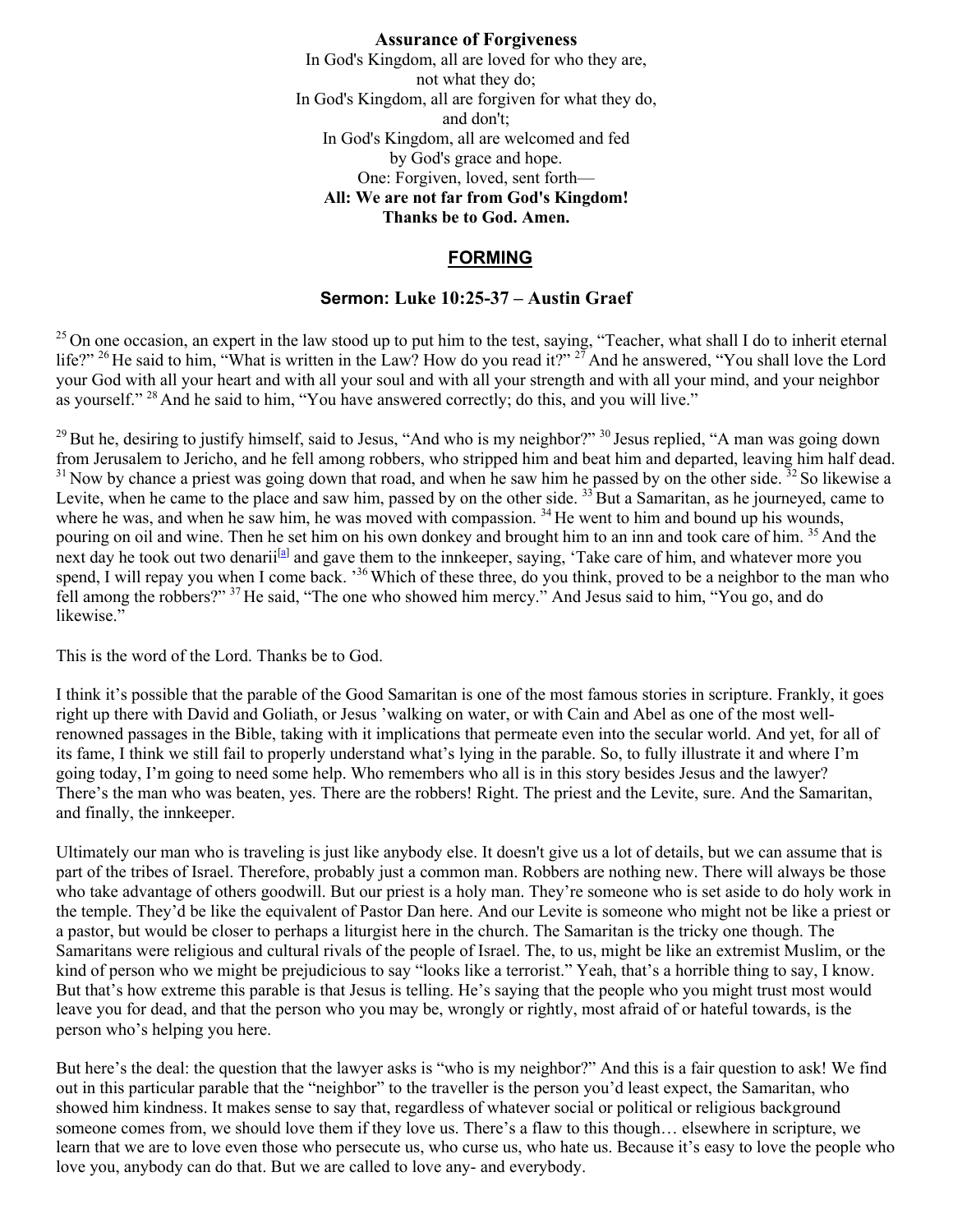I think, when we view the parable of the Good Samaritan, we look at it from the perspective of the man traveling, saying "the Samaritan is my neighbor because they had compassion for me." And I think that this is the wrong point of the parable: the point was to put ourselves in the shoes of the Samaritan. See, Jesus reminds us that we all too often ask the wrong question - it shouldn't be "*who* is my neighbor," it should be about *"how do I be the good neighbor?"* The Samaritan teaches us that we are to cross boundaries in order to extend the hand of love to whoever is in need of it. The Samaritan teaches us that we are called to be neighbors to everybody, and that by doing so, that love of God is extended to every man and woman without prejudice. The Samaritan teaches us that it is our duty to go out of our way, to be interruptible, and to be gracious with what we have, not being afraid to give out of our own wallet and time to care for the people around us.

I want to tell you a story to illustrate this. When I was living in Mississippi, doing my Biblical research program, towards the end of the year we went on an excursion that included hitchhiking, backpacking, rock climbing, and a 48 hour long solo. For the hitchhiking, you've got 72 hours to get from Jackson, MS to Roswell, NM, and after all the backpacking and the solo, you've got 72 hours to get back. So, it's my friends Nick, Chloe, and me, and we're stranded on the outside of Roswell going East, and it's scorching. I mean, it's the end of May or beginning of June, and we're cooking on the side of the road. Anyway, this couple pulls up headed INTO Roswell, Roy and Vicky Fort, to do a roofing job, and I'm telling you these folks are about as Texas as they come. Anyway, they tell us (it's about 10am) that if we're still stranded on the side of the road by the time they come back, they'll get us a ride to Lubbock, which was really as far as we could hope to make it that day. Anyway, a couple hours later some folks pick us up and we're hotdogging it at 75 in a 100˚ on a flatbed trailer holding on for dear life, and they take us about an hour east of Roswell before they drop us off and head elsewhere. So we're waiting outside this gas station, it's about 4pm, and we head back to the high way. And what do you know, who shows up but Roy and Vicky Fort.

So this couple, they ask us a little about how and what we're doing, and we tell them about this Biblical research and leadership training program we're in, and that our hitchhiking was the sort of "practical exam" to really trust God in all that we had learned, and that He would provide for us. So this couple, they pick us up, and they take us to dinner, and I had these little steak frites, and oh man they were amazing. Deep fried and delicious, the way Texas does most things. But here's the deal - after feeding us, they take us into Lubbock and they take us to a hotel and pay for a room for the night. Then, they give us \$100 or \$120. *Then,* they say, if we're *still* stranded in Lubbock by the end of the following day, they'd let us stay in their home, and they'd take us to church the next day and find us a ride all the way back to Jackson.

Here's the thing, these weren't wealthy people. Roy and Vicky were older, working class folks, well into their 60's, with *absolutely nothing to gain* from helping us. There was nothing that any of us could offer them besides humble gratitude. But here's the other thing: Roy and I could not be more different politically. We come from different backgrounds and demographics, and probably would have been on opposite sides of a fence at a rally. In almost any other circumstance, Roy and I never would have even spoken to each other, much less become friends.

There have been countless theological seminaries, or Christian colleges or various religious institutions that have conducted experiments designed to imitate the circumstances of the Good Samaritan shortly after teaching these folks about it, and with almost 100% failure every single time. It's the religious people who have the hardest time meeting the standard that Jesus sets in this teaching, which is not to *identify* the neighbor, but to *be* the neighbor. And yet, it's simple disciples, like you folks, who seek opportunities to serve like we plan on doing in Mexico starting tomorrow morning, that seem to get it.

The lawyer asks this question, "what do I have to do to gain eternal life?" Another way to phrase it would be, "what are the minimum requirements for entry into the Kingdom of Heaven?" And all to often, that's our posture, is to do the bare minimum that's required of us. And Jesus corrects this in two ways: first, he says that we are to be generous. We don't necessarily let someone bog us down, but we give what's needed, and we give it freely. The Samaritan paid the expert to look after the man, and he paid out of his own pocket. He knew where to draw the line, saying "I'll take him as far as I can, then provide for him to be taken care of better than I can," and he moves on, leaving the traveller in good care. The second way is by giving the lawyer a commandment: "go and *do* likewise." He doesn't send him away saying "go and *know* who is your neighbor and who to serve." He commands the man instead to go and *do* as the Samaritan has done, by crossing cultural, religious, and political boundaries to serve with indiscriminate generosity.

If you do this right, it will cost you something. It will always cost you something. Of course, I mean it might cost you a couple bucks, whatever. But there will be a cost on how people see you because of your choosing to love people who look, act, think, and pray differently than you. There will be a cost to the image you've spent your life building up because you decided that being the good neighbor was more important than self-service. There will be a cost to willingly extending yourself and giving to someone who has absolutely nothing to offer in return. There is always a price to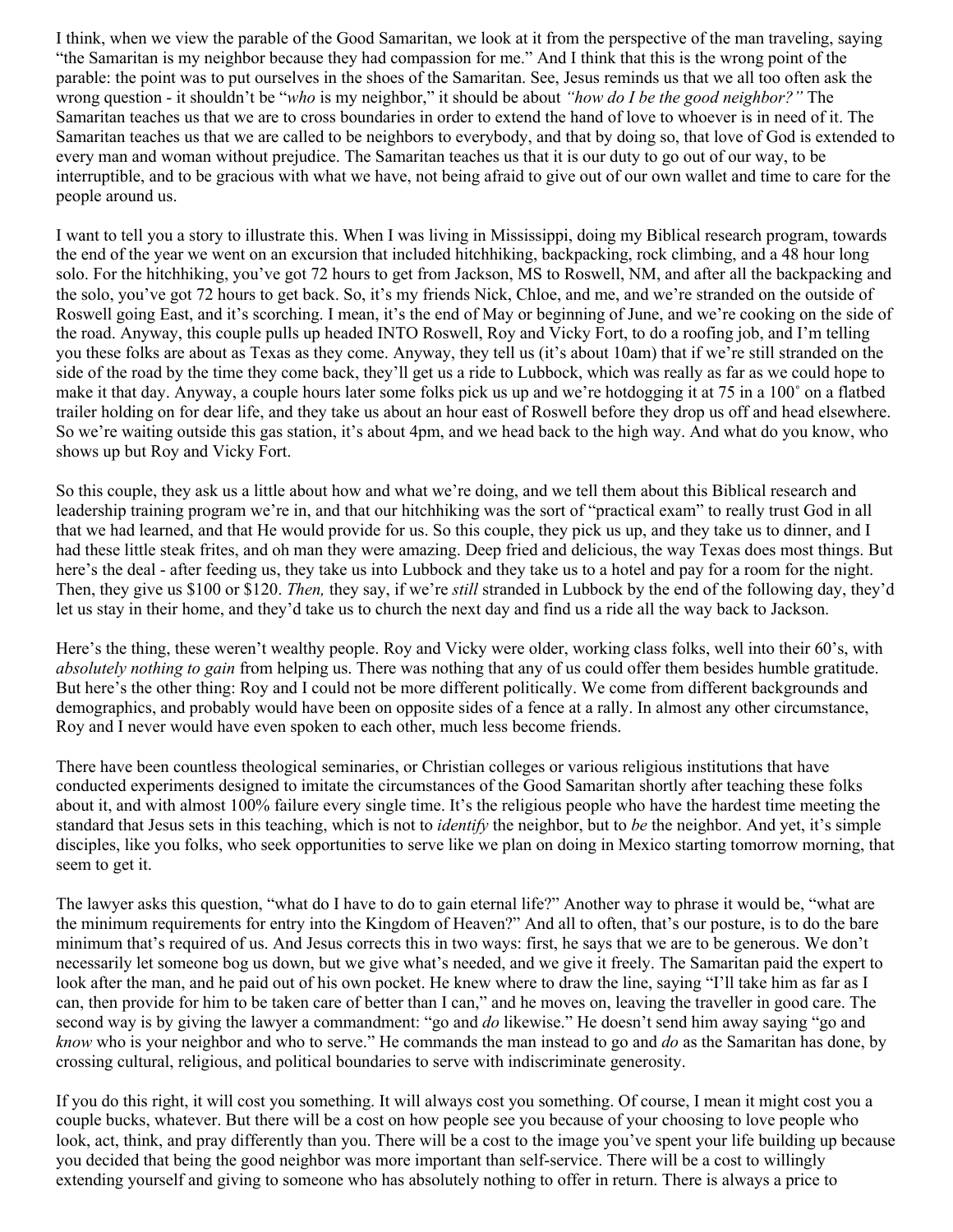friendship with Jesus, and Jesus tells us that we are his friends if we do what he teaches us, if we take the time to let His words go from our heads into our hearts, to change our thinking and to change our actions.

This is the command - not to know your neighbor, but to *be* the good neighbor. Not to know what Christ commands, but to *go and do* likewise. So then: go and do likewise.

#### **Song of Response: Let Us Be Known**

Let us be known by our love. In every word, in every deed honor the Son. Let our light shine in every eye. Let us be known by our love.

*Refrain: For the glory of the Father, for the glory of the Son, for the glory of The Spirit: let us be known by our love.*

Let us be known by our joy. In every home, in every heart, sing to the Lord. Let our life show goodness and hope. Let us be known by our joy. *Refrain*

Let us be known by our peace. In every town, in every tribe, Jesus is the King. Let us go forth, heal and restore. Let us be known by our peace. *Refrain* Micah Massey, Ryan Flanigan, Matt Armstrong and Nate Moore\*\*

#### **STEWARDING**

#### **Invitation to Offering**

During the time of offering we get to see where the needs of the world meet God's calling for us to enter into the work of partnering with Christ to make things right here on earth. This week many of you will offer your hard work & a week of your life to meet a very tangible need: shelter for families in Mexico. We all get to consider the ways in which generosity becomes a rhythm in our lives, a response to what God has given. So let us listen for the Spirit's voice and respond with faithful, tangible action.

### **Song for Meditation: Teach Us Your Ways**

Isaac Wardell, Leslie Jordan, Orlando Palmer and Paul Zach

### **Prayers of the People**

Today is Juneteenth, the commemoration of the end of slavery in the United States. We are a people who love a God whose good news proclaims freedom to the oppressed. And we know that the end of slavery was not the end of racial injustice. And so as a church we are called to both celebrate each step towards freedom and justice for all, while still acknowledging the ways in which injustice still permeates our world today. Let us join our hearts together in prayer.

> In the beginning, God created all that is seen and unseen; every human being, unique among the rest of the Creation, reflecting the glory and image of our expansive Creator. And God looked upon the earth and spoke the truth that has been spoken over humanity since the very beginning: "This is very good."

And yet we have not always recognized the dignity and divinity of each human being. Our history carries the weight of slavery, of mistreatment, of lynching. Of discrimination based on skin color.

We know that racism and every other form of discrimination breaks your heart, Lord, and that it should break ours, too.

You who reached across the ethnic boundaries between Samaritan, Roman and Jew, who offered fresh sight to the blind and freedom to captives, help us to break down the barriers in our community and create a space that embraces the hopes and fears of oppressed people of color where we live, as well as those around the world. Enable us to see the reality of discrimination, and free us to challenge and uproot it from ourselves, our society and our world.